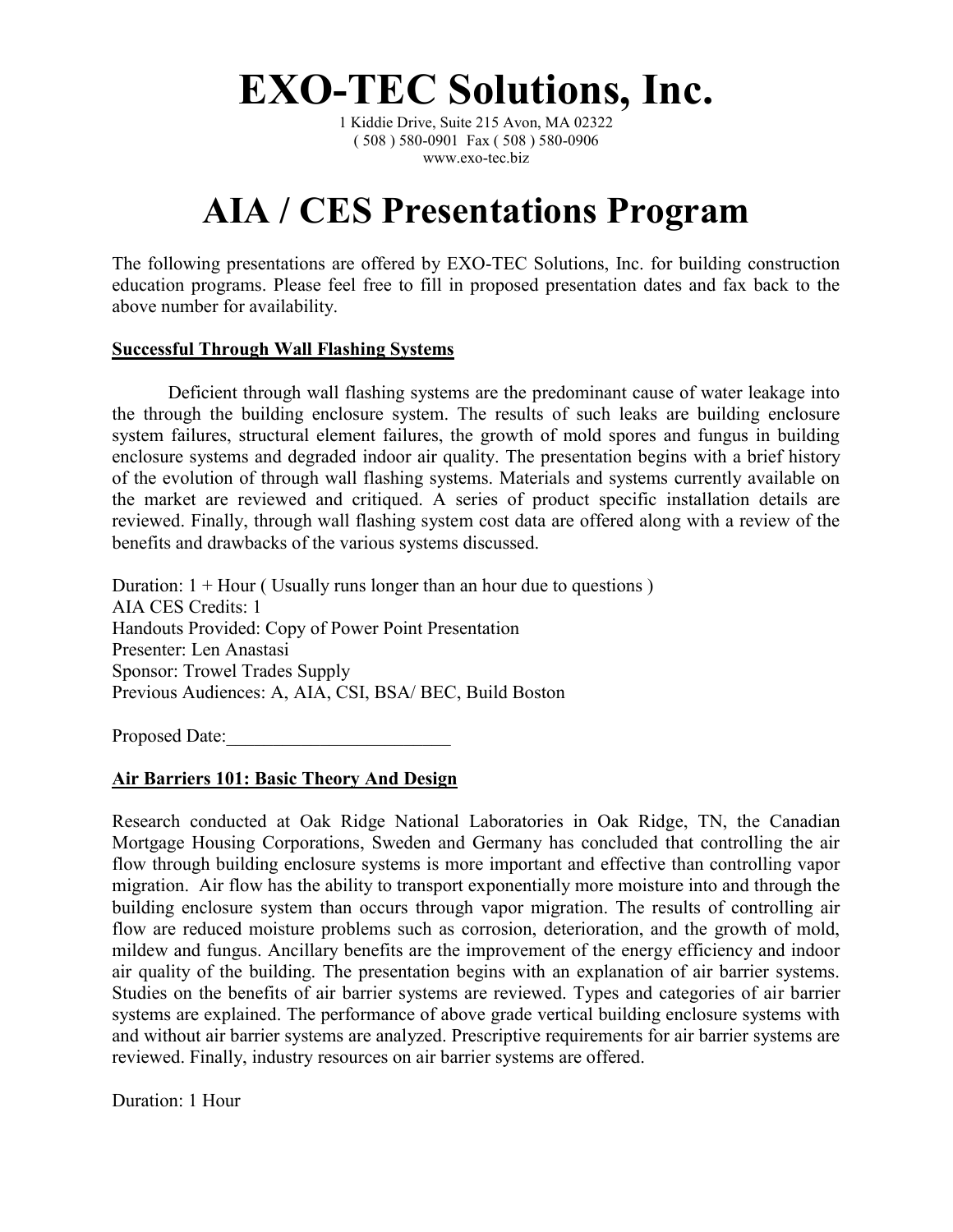AIA / CES Credits: 1 Handouts Provided: Copy of the Power Point Presentation Presenter: Len Anastasi Sponsor: Air Barrier Association of America Previous Audiences: A, E, AIA, CSI, TCA, BSA/BEC, Build Boston

Proposed Date:

## **Air Barriers 102: Design Considerations**

As follow up to Air Barriers 101, this presentation focuses on design considerations for air barrier systems. Products and systems are reviewed and critiqued. Ancillary building enclosure system components are discussed. Problematic areas of the building enclosure system are brought to attention. The goal of the presentation is to point out critical considerations that should be addressed prior to commencing with the working drawings for a project.

Duration: 1 Hour AIA / CES Credits: 1 Handouts Provided: Copy of the Power Point Presentation Presenter: Len Anastasi Sponsor: Air Barrier Association of America Previous Audiences: A, AIA, CSI, Build Boston

Proposed Date:\_\_\_\_\_\_\_\_\_\_\_\_\_\_\_\_\_\_\_\_\_\_\_\_

## **Masonry Veneer Anchors And Air Barrier Systems**

As follow up to Air Barriers 101 and 102, this presentation focuses on the one building envelope system component that has the potential to be the most detrimental to the air barrier system. The installation of masonry veneer anchors creates, by far, the most penetrations in the air barrier system. Leaks that can occur due to improper anchor selection, installation and sequencing have the most potential to render the air barrier system ineffective. Requirements for masonry veneer anchors used with air barrier systems are reviewed. The various anchor systems currently available on the market are exhibited and critiqued. Finally, testing and inspections methods and protocols are offered to insure an effective air barrier system.

Duration: 1 Hour AIA / CES Credits: 1 Handouts Provided: Copy of the Power Point Presentation Presenter: Len Anastasi Sponsor: Air Barrier Association of America Previous Audiences: A, E, CSI, BSA/BEC, Build Boston, ABAA Conference

Proposed Date: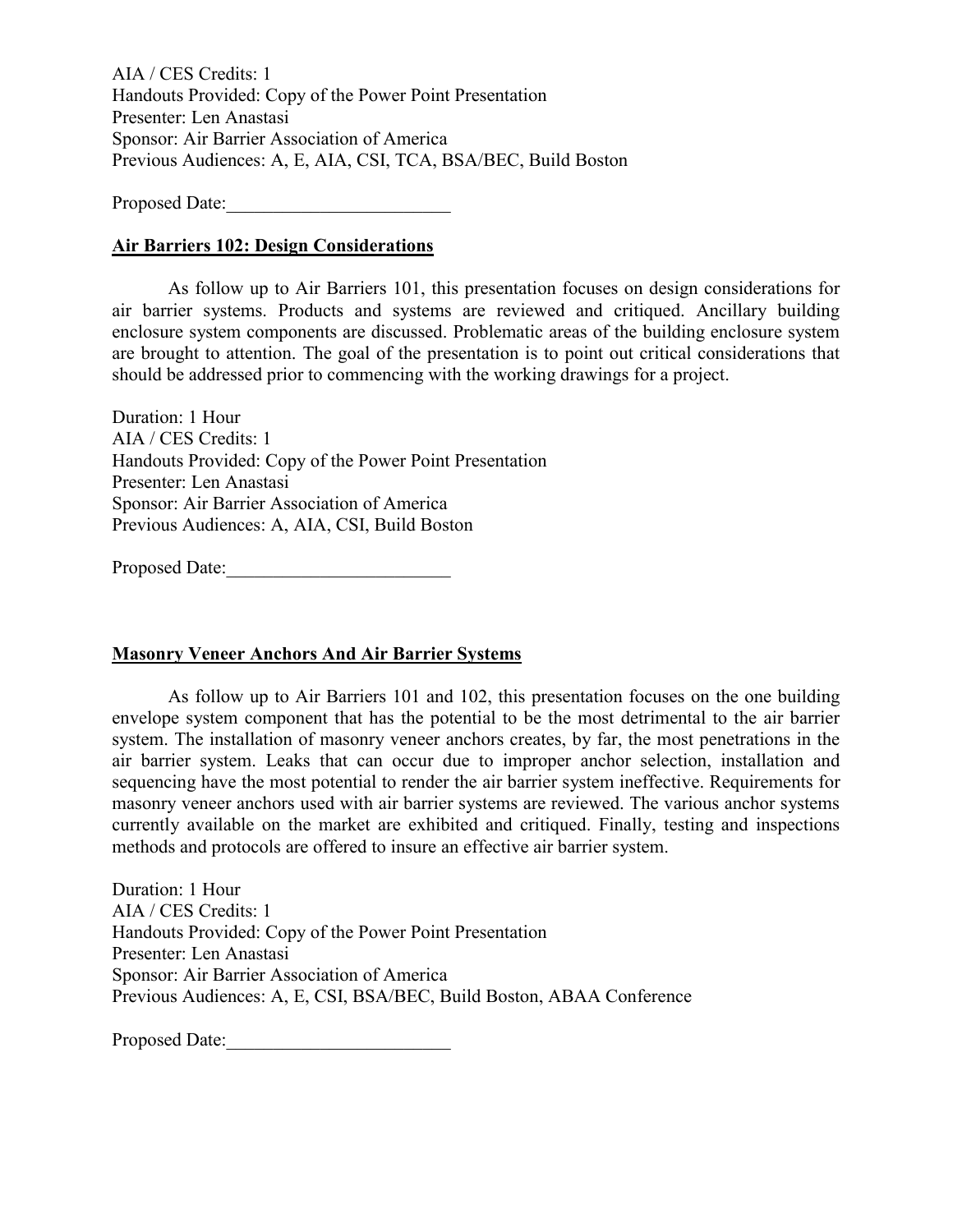## **Air Barriers 103: Avoiding Pitfalls With Air Barrier**

With the proliferation of the use of air barriers in building enclosure systems the potential for problems exists in the industry. This workshop will review the proper planning, product selection, specifications, details and field quality assurance needed for a successful air barrier installation. The program starts with a list of steps to be taken during each phase of design and construction. Proper exterior wall design based on type of construction and proper material selection based on type of construction will then be reviewed. Details for specific wall construction type and product selection will be then be offered and reviewed. Poor detail examples will also be reviewed and discussed. Finally, quality assurance guidelines will be offered including pre-construction meetings, mock-up review and field inspection recommendations. Examples of problem installations will also be offered with explanations of the problems.

Duration: 1 Hour AIA / CES Credits: 1 Handouts Provided: Copy of the Power Point Presentation Presenter: Len Anastasi Sponsor: Air Barrier Association of America Previous Audiences: A, E, CSI, Build Boston

Proposed Date:

## **Healthy Walls = Rainscreen & Ventilation**

The presentation reviews the history of the various types of above grade exterior wall assemblies and the coinciding moisture theory and practice. The rainscreen cladding with drainage space is explained in detail. Proper detailing and construction of the system with various cladding systems are presented. The presentation ends with a summary of the various systems and offers some examples of good detailing and installations.

Note: This presentation is geared toward single family home and multi-family low-rise residential construction types where wood framing is predominantly used.

Duration: 1 Hour AIA/CES Credits: 1 Handouts Provided: Copy of the Power Point Presentation Sponsor: Keene Building Products Previous Audiences: A, Residential Design & Construction

Proposed Date: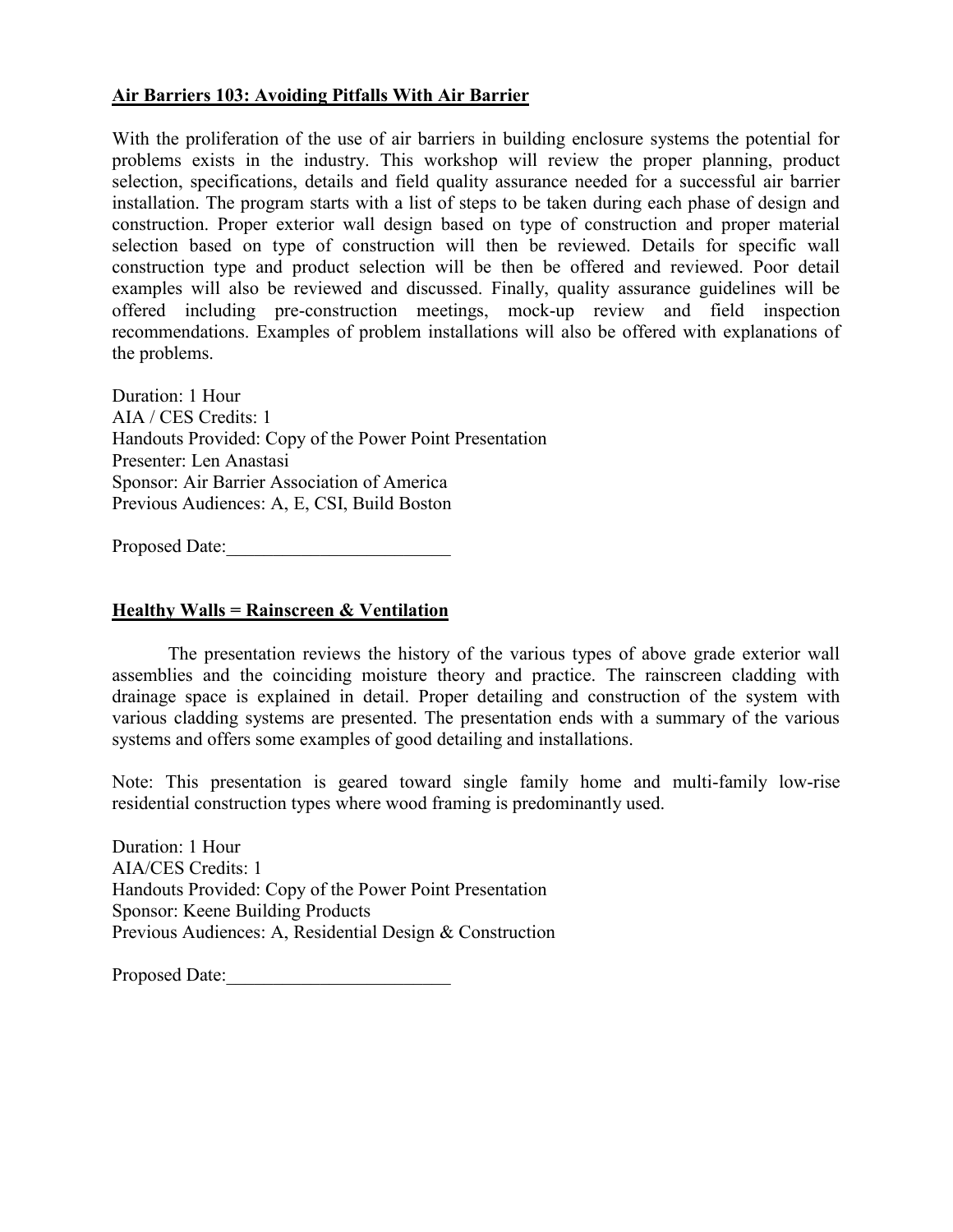## **Four Barriers For Four Wetting Potentials: How To Design Effective Exterior Wall Systems**

This presentation looks at the four wetting potentials that exterior wall assemblies are exposed to due to the climatic difference between the interior and exterior environment. The four barriers needed to effectively separate the two environments and not create moisture problems are identified. The science and physics behind the inclusion and location of these barriers will be discussed. Various exterior wall assemblies will be reviewed and critiqued. The 2012 International Energy Code requirements for insulation exterior wall assemblies will be reviewed and critiqued. Live hygrothermal analyses will be run to show which insulation schemes work and which ones do not.

Duration 1 hours AIA/CES Credits: 1 Handouts: Copy of the Power Point Presentation Sponsor: Air Barrier Association of America Previous Audiences: A, E, AIA, CSI, Build Boston, ABAA Convention

Proposed Date:

## **Avoiding Pitfalls With Spray Foam**

The use of spray polyurethane foam insulation in building construction has increased dramatically over the past decade because of its superior insulating qualities, performance and ability to provide all four barrier needed to effectively separate the interior environment form the exterior environment. As expected, problems have arisen due to improper installation equipment and techniques, a lack of understanding of the properties of the material and improper detailing. We will address these issues as well as show how spray foam provides the most effective means to comply with the 2012 IECC insulation requirements.

Duration 1 hours AIA/CES Credits: 1 Handouts: Copy of the Power Point Presentation Sponsor: Air Barrier Association of America Previous Audiences: A, E, AIA, CSI, Build Boston, ABAA Convention

Proposed Date:

## **Presenter Background:**

Len Anastasi has worked in the construction industry for over 30 years in masonry, waterproofing and restoration work. He currently owns EXO-TEC Manufacturing, Inc. which manufactures specialty construction products, EXO-TEC Solutions, Inc. which performs marketing work for various quality and innovative manufacturers of construction products and EXO-TEC Consulting, Inc. which performs consulting services on building enclosure issues for building owners, managers, design professionals and lawyers. In his construction and consulting work, he has performed inspections and / or repairs on over 300 buildings as well as giving expert testimony in trials and reviews on dozens of legal cases.